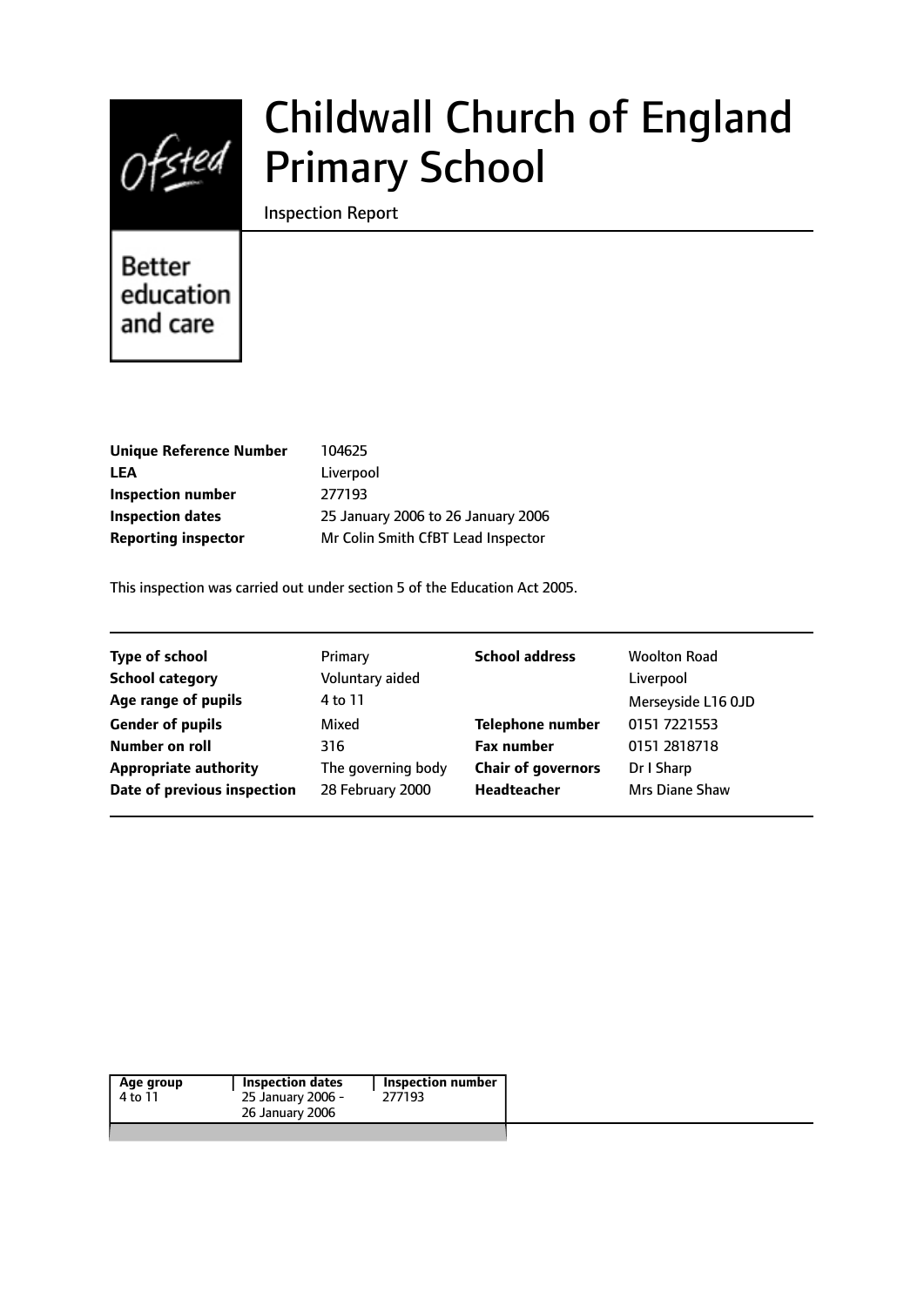© Crown copyright 2006

#### Website: www.ofsted.gov.uk

This document may be reproduced in whole or in part for non-commercial educational purposes, provided that the information quoted is reproduced without adaptation and the source and date of publication are stated.

Further copies of this report are obtainable from the school. Under the Education Act 2005, the school must provide a copy of this report free of charge to certain categories of people. A charge not exceeding the full cost of reproduction may be made for any other copies supplied.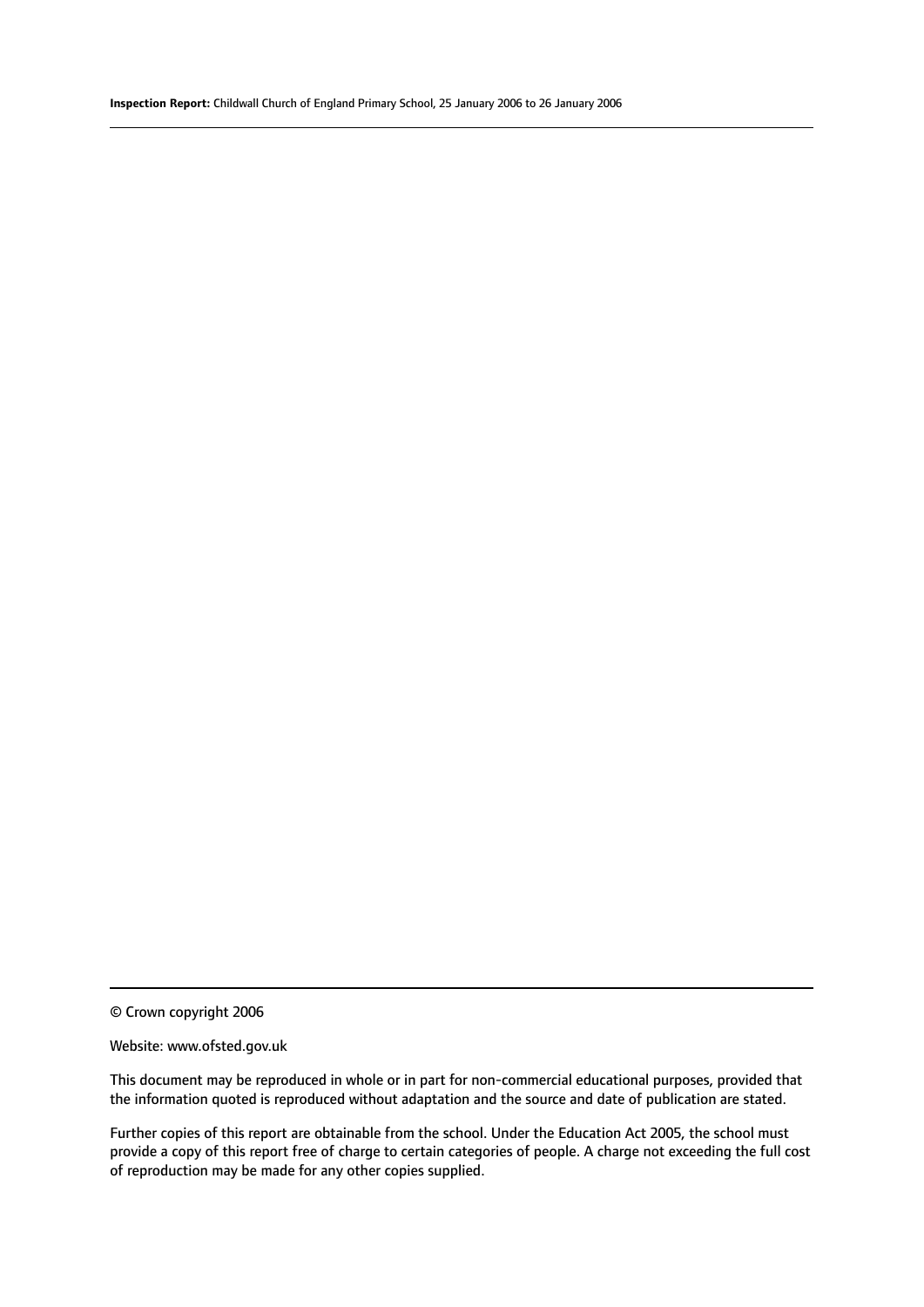# **Introduction**

The inspection was carried out by three additional inspectors.

# **Description of the school**

This large primary school has a distinctive Christian ethos. The proportion of children entitled to free school meals is lower than the national average, reflecting the degree of social advantage in the area around the school. However, because of its religious character, the school draws children from a wide area. The percentage of children with learning difficulties and/or disabilities is increasing and has reached broadly average levels. The vast majority of children are of white British heritage. A small number of children are from minority ethnic backgrounds but none of them are at an early stage of learning English. On the whole, children enter school with attainment that is above that expected for their age. The school has gained Investors in People status and achieved Basic Skills and Healthy Schools Awards.

# **Key for inspection grades**

| Grade 1 | Outstanding  |
|---------|--------------|
| Grade 2 | Good         |
| Grade 3 | Satisfactory |
| Grade 4 | Inadequate   |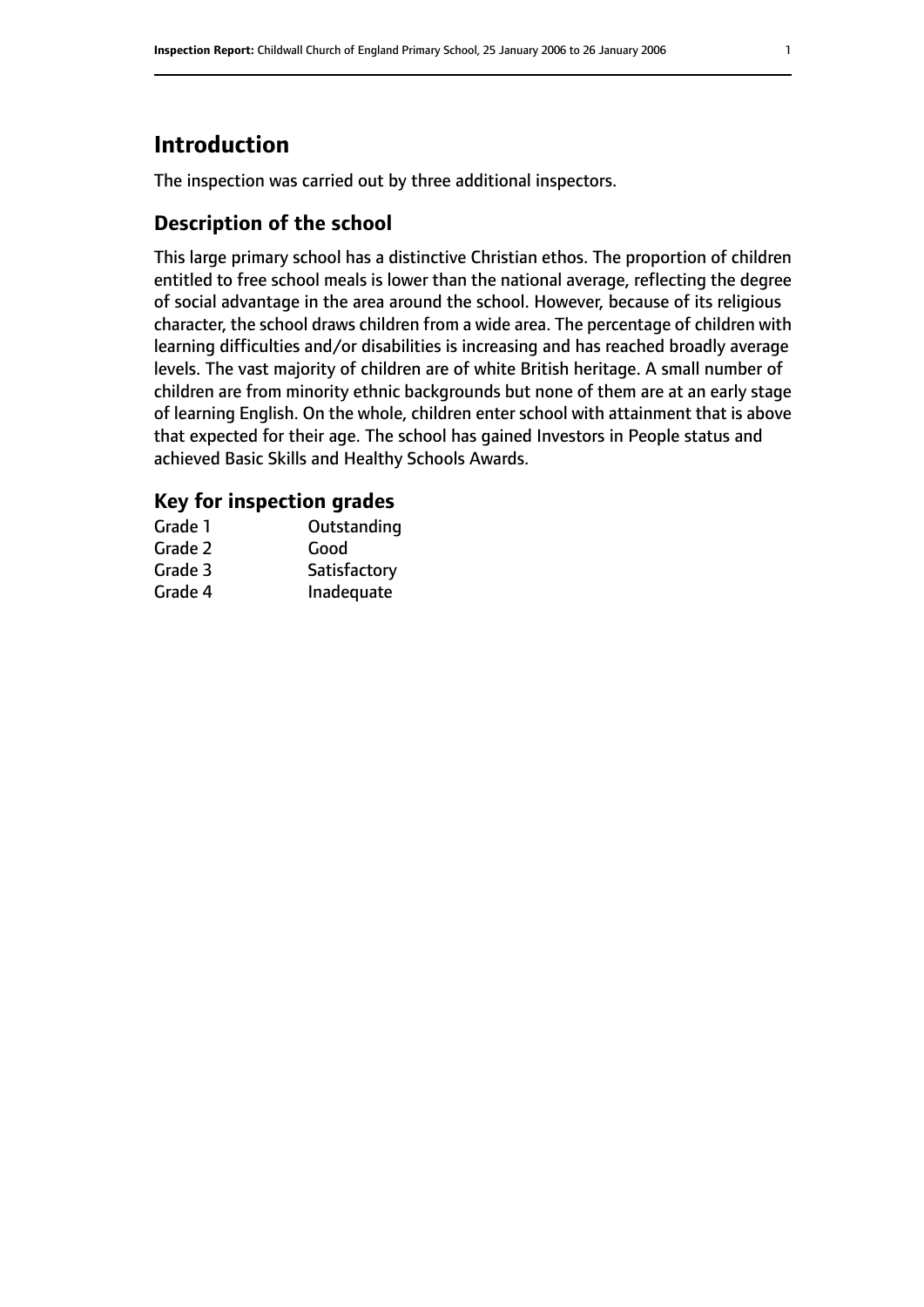# **Overall effectiveness of the school**

#### **Grade: 2**

This is a successful school that provides good value for money. Children make a positive start in the Reception classes in response to good teaching. Most children, including the gifted and talented ones, achieve well and standards are high throughout the school, particularly in information and communication technology (ICT). Children's progress in English and science has been mainly good over recent years. The school has worked hard to raise achievement in mathematics to the same level. There are signs of improvement, although the school is aware that there is more to do. Children with learning difficulties make satisfactory progress. Their learning improves significantly when additional support is provided but this is not always available.

The school has many effective systems to check how well teachers and children are performing. Senior managers gain an accurate picture of the school's strengths and areas for improvement. Standards of achievement, teaching and learning and the curriculum, for example, are good, exactly as the school judges them to be. Leadership and management are also good. However, subject leaders are not always the ones who observe lessons, check children's assessments and examine their work. Consequently a lot of information has to be exchanged which makes it harder for subject leaders to keep 'a finger on the pulse'.

The school provides a good level of care, guidance and support, and maintains purposeful links with external agencies. This ensures that children are safeguarded. The school has maintained the good quality of education provided at the time of the previous inspection. This illustrates its good capacity for improvement.

# **What the school should do to improve further**

- Raise achievement in mathematics through individual target setting, improving children's problem solving skills and eliminating unnecessary repetition of work.
- Extend the provision for children with learning difficulties by increasing additional adult support wherever possible.
- Ensure that subject leaders observe lessons, check children's work and analyse assessments themselves to increase their influence in raising standards.

# **Achievement and standards**

#### **Grade: 2**

Standards of achievement are good overall. Reception children make a good start and many exceed the learning goals expected. Standards are, and have remained, significantly higher than average throughout the school for the past five years, apart from mathematics in Key Stage 1, which was average in 2005. Setting and reaching challenging targets is a key factor in the school's success. Senior staff detected a slight decline in mathematics in Key Stage 1. Decisive action to strengthen teaching is helping to reverse the trend.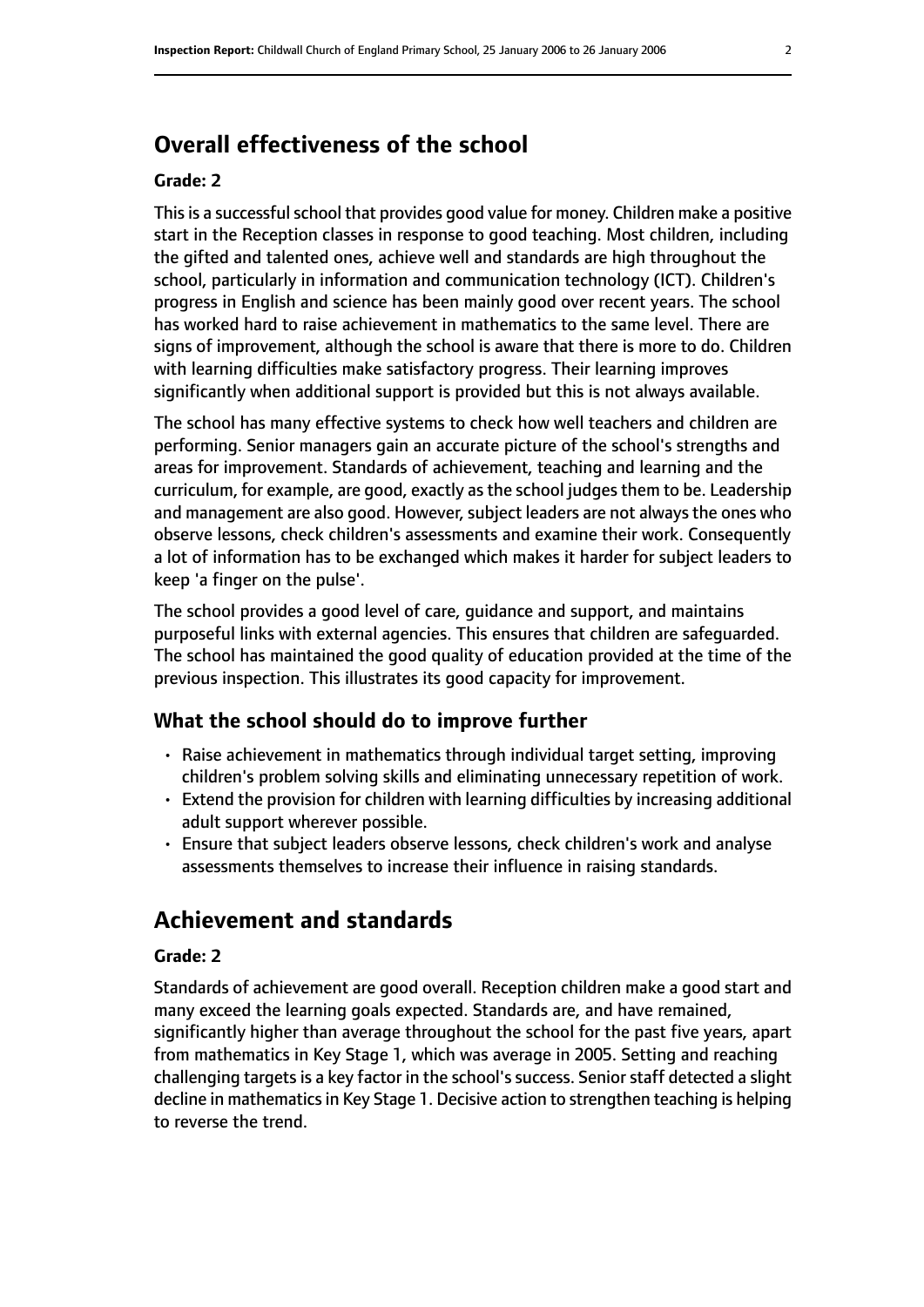Children achieve well and make good progress overall. This is evident in the school's 2003 and 2004 Key Stage 2 results. However, the progress made by the Year 6 children in 2005 was only satisfactory. The dip in progress, largely in English, was uncharacteristic of the school's previous good performance and reflected the impact of staff absences on a sensitive group of children. Identifying and strengthening weaknesses in progress is putting the school back on track. Children's achievement in science is good and is particularly good in ICT. Their achievement in mathematics is satisfactory and improving. However, there is still more to do to extend children's skills of problem solving.

The good achievement of the gifted and talented children reflects the high level of challenge provided. Children with learning difficulties make satisfactory progress overall and they achieve well when additional support is provided.

## **Personal development and well-being**

### **Grade: 2**

Children's personal development is good with outstanding features. This makes a significant contribution to their achievements. The vast majority of children develop into confident and mature young people. The school council provides excellent opportunities for them to take responsibility and develop a true understanding of citizenship. Their spiritual, moral, social and cultural development is good. Collective worship makes a strong contribution to their spiritual awareness and encourages them to reflect on values such as compassion, fairness, cooperation and respect for other cultures.

Children develop very good attitudes to learning and value their education highly. Their happiness in school and enjoyment in learning is reflected in their excellent attendance. The school is an orderly community where children behave well.

The school involves children in numerous worthwhile local and regional activities. Through these, they are able to make an outstanding contribution to the community, not least through fundraising for many good causes. They adopt positive and healthy lifestyles and become increasingly aware of personal safety. They learn to recognise and protect themselves from potential dangers such as smoking, drugs and alcohol. Children also learn to work well

independently and collaboratively and to make considered decisions. These experiences are valuable in promoting their future economic well-being.

# **Quality of provision**

# **Teaching and learning**

#### **Grade: 2**

The quality of teaching and learning is good. In virtually all lessons children are well managed and they benefit from the good level of challenge provided. Teachers are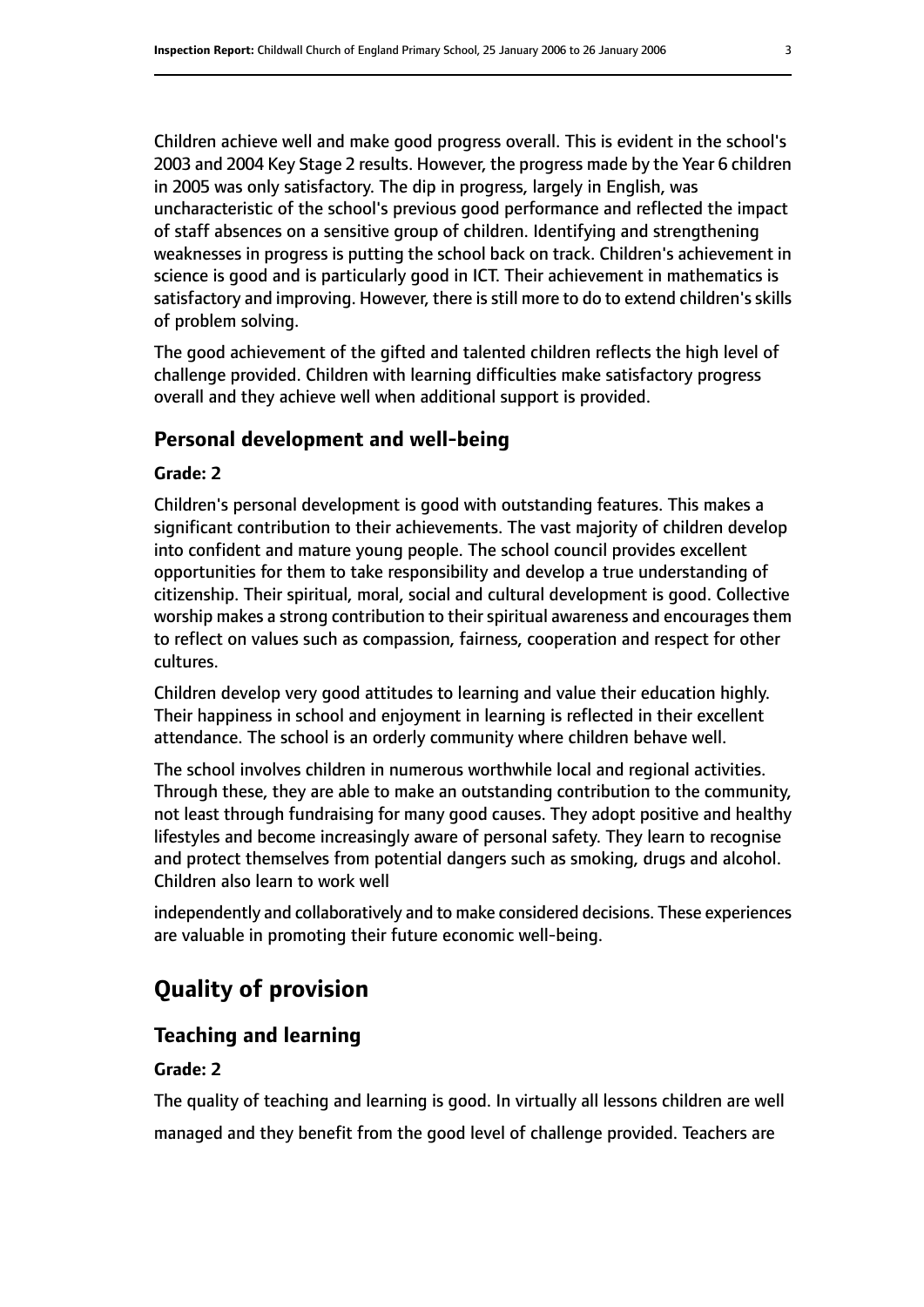particularly skilful in the way they explain the new learning and use questionsto probe children's understanding. The use of ICT projection screens is particularly effective in helping children to understand new ideas.

Where teaching is at its best, teachers are inventive and inspire children, for example, to

write imaginatively. In composing their own myths, one child lucidly described his creation of a 'pengrilla' (half penguin-half gorilla). On rare occasions teaching is less effective because children are not entirely sure of what they are expected to learn and

opportunities are missed to develop their reasoning skills in mathematics.

The assessment of children's learning is good overall. The information gathered is used

well to teach children in ability groups and sets, which matches their learning needs

closely. The learning of the more able children flourishes within this regime. The teaching

of children with learning difficulties is satisfactory overall. When teaching assistants support these children their learning accelerates. However, their learning slows when additional support is not available.

# **Curriculum and other activities**

# **Grade: 2**

The curriculum is good with some outstanding features. It is sensitively adjusted to meet the needs of all children, including gifted and talented ones and those with learning difficulties. Provision in ICT is exceptional and children have fruitful opportunities to sharpen their investigative skills in science. Senior staff have correctly identified the need to improve children's problem solving skills in mathematics and have worked hard to improve children's writing. This is paying dividends in both enjoyment and fluency.

The curriculum is well organised to ensure that children build on previous learning. However, senior staff have discovered that children unnecessarily repeat work in mathematics as they move from one key stage to the next. Removing this is a current school priority.

Curriculum enrichment is excellent. The vast range of additional learning experiences makes a significant contribution to children's enjoyment of school,

helps them to keep healthy and stay safe and prepares them well for the future.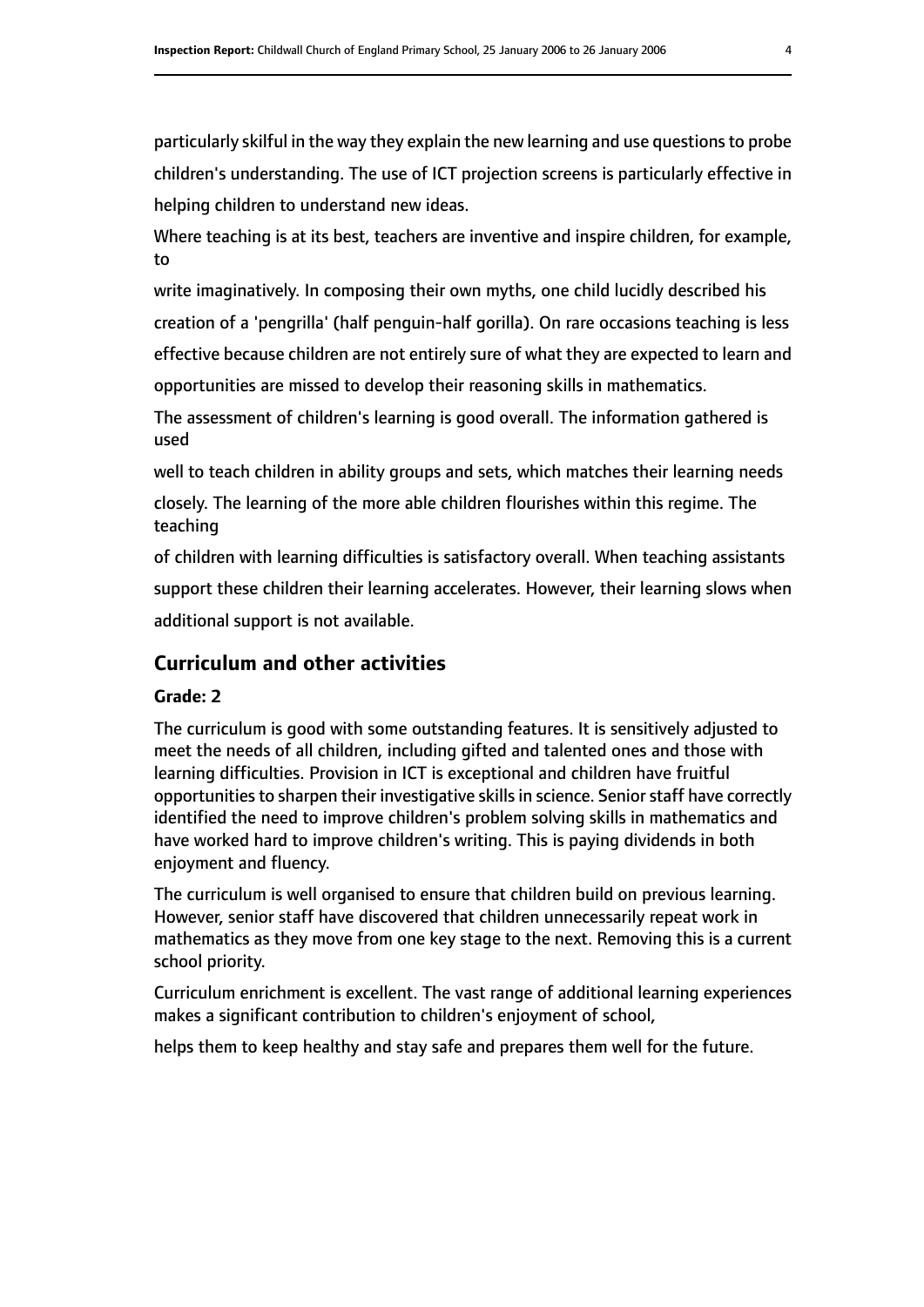## **Care, guidance and support**

#### **Grade: 2**

Support and guidance are good. The excellent level of care provided is reflected in the thoroughness of the health and safety checks carried out, the attention given to child protection and the careful nurturing of the most vulnerable children. These robust measures, along with strong support from external agencies, ensure that children are safe and extremely well cared for. Children feel confident in knowing that trusted adults are on hand to discuss and ease their anxieties. The 'help box' encourages children to share their concerns.

Children's academic progress is closely monitored and teachers and assistants fully understand their learning needs. Children receive excellent guidance in their learning of writing. In addition to teachers' constructive and analytical marking of their written work, clear targets are agreed to show them how to improve. This same process has the capacity to accelerate progress in mathematics, but in this subject, target setting has not been established across the school.

# **Leadership and management**

### **Grade: 2**

Leadership and management are good. The headteacher, senior staff and governors provide clear direction. This leads to the provision of a good education, high quality care and enriched personal development.

Monitoring and evaluation procedures are well established. Teaching, learning and children's progress are regularly checked. Much data is collected enabling senior staff to assess school performance and identify areas requiring attention. However, subject leaders are not always the ones who examine lessons and children's written work or analyse assessments. Without this 'first hand' involvement, it is harder for them to influence developments in their subjects, particularly in mathematics.

In response to the slight decline in Key Stage 1 results and the dip in progress in English in Key Stage 2 in 2005, staffing has been adjusted to strengthen teaching and eliminate the weaknesses in children's understanding. Early indications are that these strategies are having a positive impact.

Leaders are highly committed to equality of opportunity and are increasingly taking note of the views of stakeholders. The vast majority of learners achieve as well as they can, although additional support for children with learning difficulties is not always available. Otherwise, resources are well deployed, most notably in ICT, which support children's learning particularly well.

Governors fully discharge their responsibilities and possess many skills that help them to act as'critical friends'. Child protection is assured very effectively through purposeful links with outside agencies. The school has built on the good quality and high standards noted in the previous inspection, illustrating its good capacity for improvement.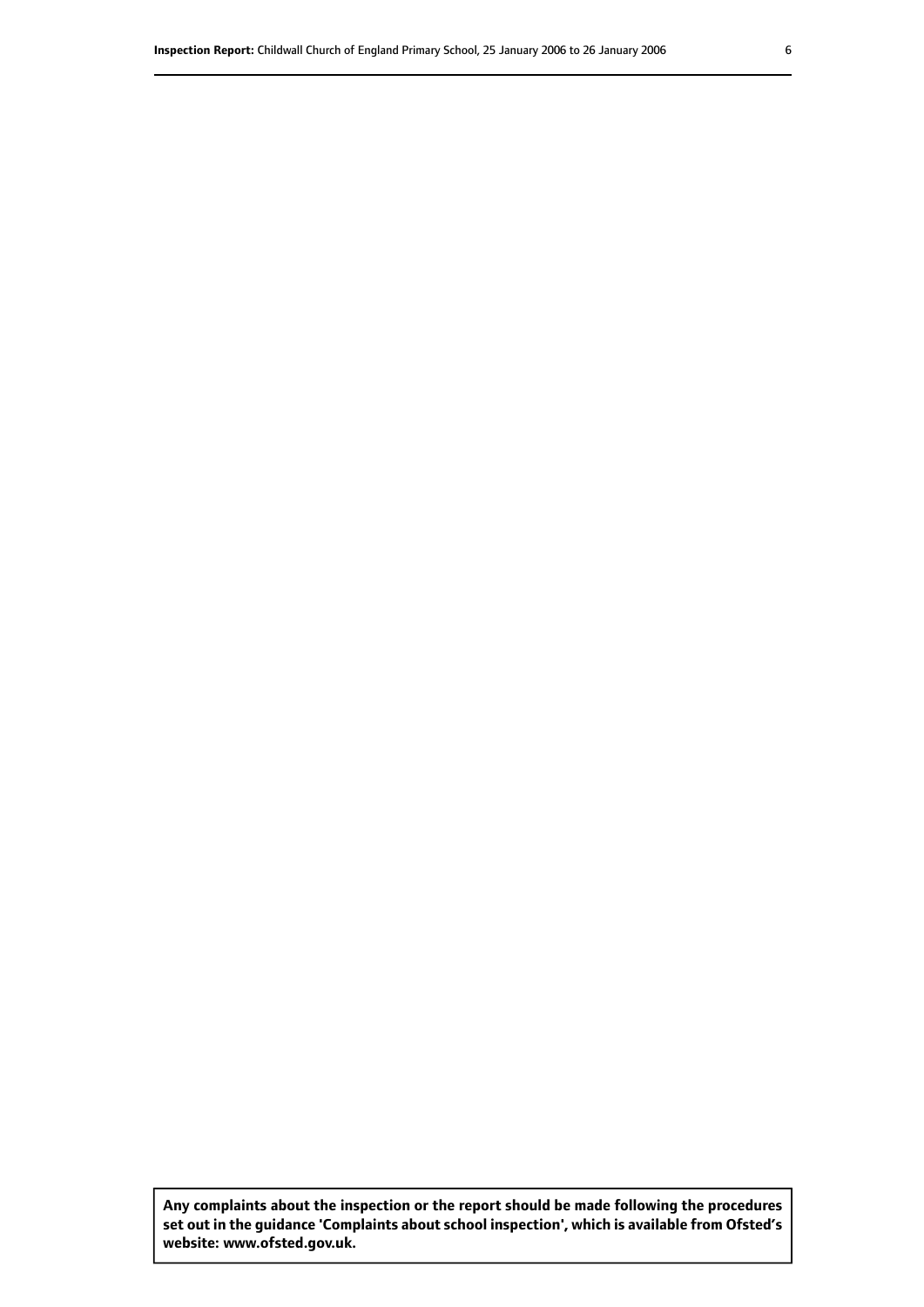# **Inspection judgements**

| Key to judgements: grade 1 is outstanding, grade 2 good, grade 3 | <b>School</b>  | $16-19$ |
|------------------------------------------------------------------|----------------|---------|
| satisfactory, and grade 4 inadequate                             | <b>Overall</b> |         |

#### **Overall effectiveness**

| How effective, efficient and inclusive is the provision of education,<br>integrated care and any extended services in meeting the needs of<br>learners? |     | NА        |
|---------------------------------------------------------------------------------------------------------------------------------------------------------|-----|-----------|
| How well does the school work in partnership with others to promote<br>learners' well-being?                                                            |     | NА        |
| The quality and standards in foundation stage                                                                                                           |     | <b>NA</b> |
| The effectiveness of the school's self-evaluation                                                                                                       |     | NА        |
| The capacity to make any necessary improvements                                                                                                         | Yes | NА        |
| Effective steps have been taken to promote improvement since the last<br>inspection                                                                     | Yes | <b>NA</b> |

#### **Achievement and standards**

| How well do learners achieve?                                                                               | ΝA        |
|-------------------------------------------------------------------------------------------------------------|-----------|
| The standards <sup>1</sup> reached by learners                                                              | NА        |
| How well learners make progress, taking account of any significant variations<br>between groups of learners | <b>NA</b> |
| How well learners with learning difficulties and disabilities make progress                                 | <b>NA</b> |

## **Personal development and well-being**

| How good is the overall personal development and well-being of the<br>learners?                                  | ΝA        |
|------------------------------------------------------------------------------------------------------------------|-----------|
| The extent of learners' spiritual, moral, social and cultural development                                        | <b>NA</b> |
| The behaviour of learners                                                                                        | <b>NA</b> |
| The attendance of learners                                                                                       | <b>NA</b> |
| How well learners enjoy their education                                                                          | <b>NA</b> |
| The extent to which learners adopt safe practices                                                                | <b>NA</b> |
| The extent to which learners adopt healthy lifestyles                                                            | <b>NA</b> |
| The extent to which learners make a positive contribution to the community                                       | <b>NA</b> |
| How well learners develop workplace and other skills that will contribute to<br>their future economic well-being | <b>NA</b> |

# **The quality of provision**

| How effective are teaching and learning in meeting the full range of<br>the learners' needs?          | ΝA |
|-------------------------------------------------------------------------------------------------------|----|
| How well do the curriculum and other activities meet the range of<br>needs and interests of learners? | ΝA |
| How well are learners cared for, guided and supported?                                                | NА |

 $^1$  Grade 1 - Exceptionally and consistently high; Grade 2 - Generally above average with none significantly below average; Grade 3 - Broadly average; Grade 4 - Exceptionally low.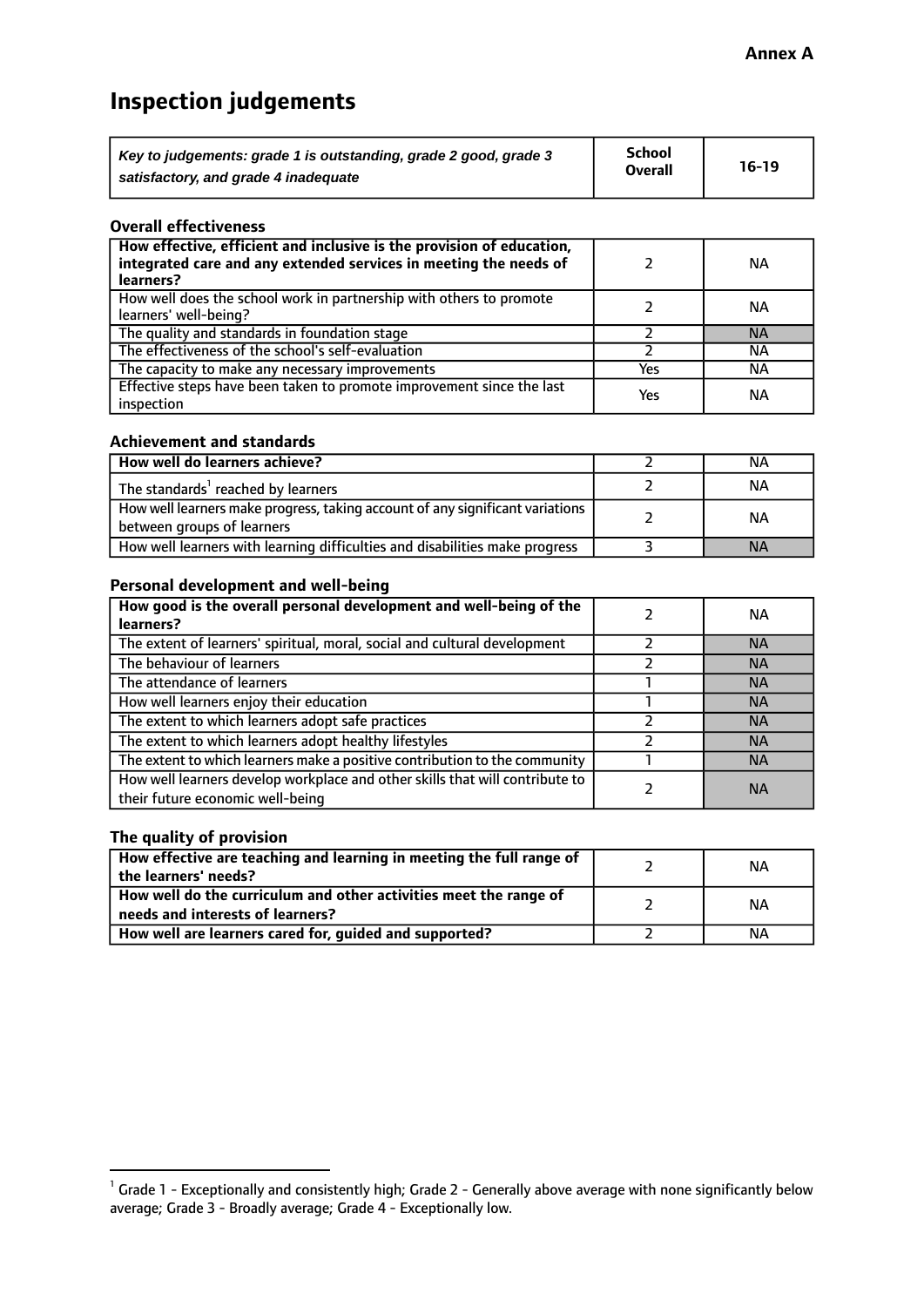# **Leadership and management**

| How effective are leadership and management in raising achievement<br>and supporting all learners?                                              |     | NA.       |
|-------------------------------------------------------------------------------------------------------------------------------------------------|-----|-----------|
| How effectively leaders and managers at all levels set clear direction leading<br>to improvement and promote high quality of care and education |     | <b>NA</b> |
| How effectively performance is monitored, evaluated and improved to meet<br>challenging targets, through quality assurance and self-review      |     | <b>NA</b> |
| How well equality of opportunity is promoted and discrimination tackled so<br>that all learners achieve as well as they can                     |     | <b>NA</b> |
| How effectively and efficiently resources are deployed to achieve value for<br>money                                                            |     | <b>NA</b> |
| The extent to which governors and other supervisory boards discharge their<br>responsibilities                                                  |     | <b>NA</b> |
| The adequacy and suitability of staff to ensure that learners are protected                                                                     | Yes | <b>NA</b> |

| The extent to which schools enable learners to be healthy                                     |            |
|-----------------------------------------------------------------------------------------------|------------|
| Learners are encouraged and enabled to eat and drink healthily                                | Yes        |
| Learners are encouraged and enabled to take regular exercise                                  | <b>Yes</b> |
| Learners are discouraged from smoking and substance abuse                                     | Yes        |
| Learners are educated about sexual health                                                     | Yes        |
| The extent to which providers ensure that learners stay safe                                  |            |
| Procedures for safequarding learners meet current government requirements                     | Yes        |
| Risk assessment procedures and related staff training are in place                            | <b>Yes</b> |
| Action is taken to reduce anti-social behaviour, such as bullying and racism                  | <b>Yes</b> |
| Learners are taught about key risks and how to deal with them                                 | Yes        |
| The extent to which learners make a positive contribution                                     |            |
| Learners are helped to develop stable, positive relationships                                 | Yes        |
| Learners, individually and collectively, participate in making decisions that affect them     | Yes        |
| Learners are encouraged to initiate, participate in and manage activities in school and the   | <b>Yes</b> |
| wider community                                                                               |            |
| The extent to which schools enable learners to achieve economic well-being                    |            |
| There is provision to promote learners' basic skills                                          | Yes        |
| Learners have opportunities to develop enterprise skills and work in teams                    | Yes        |
| Careers education and guidance is provided to all learners in key stage 3 and 4 and the sixth | <b>NA</b>  |
| form                                                                                          |            |
| Education for all learners aged 14-19 provides an understanding of employment and the         | NА         |
| economy                                                                                       |            |